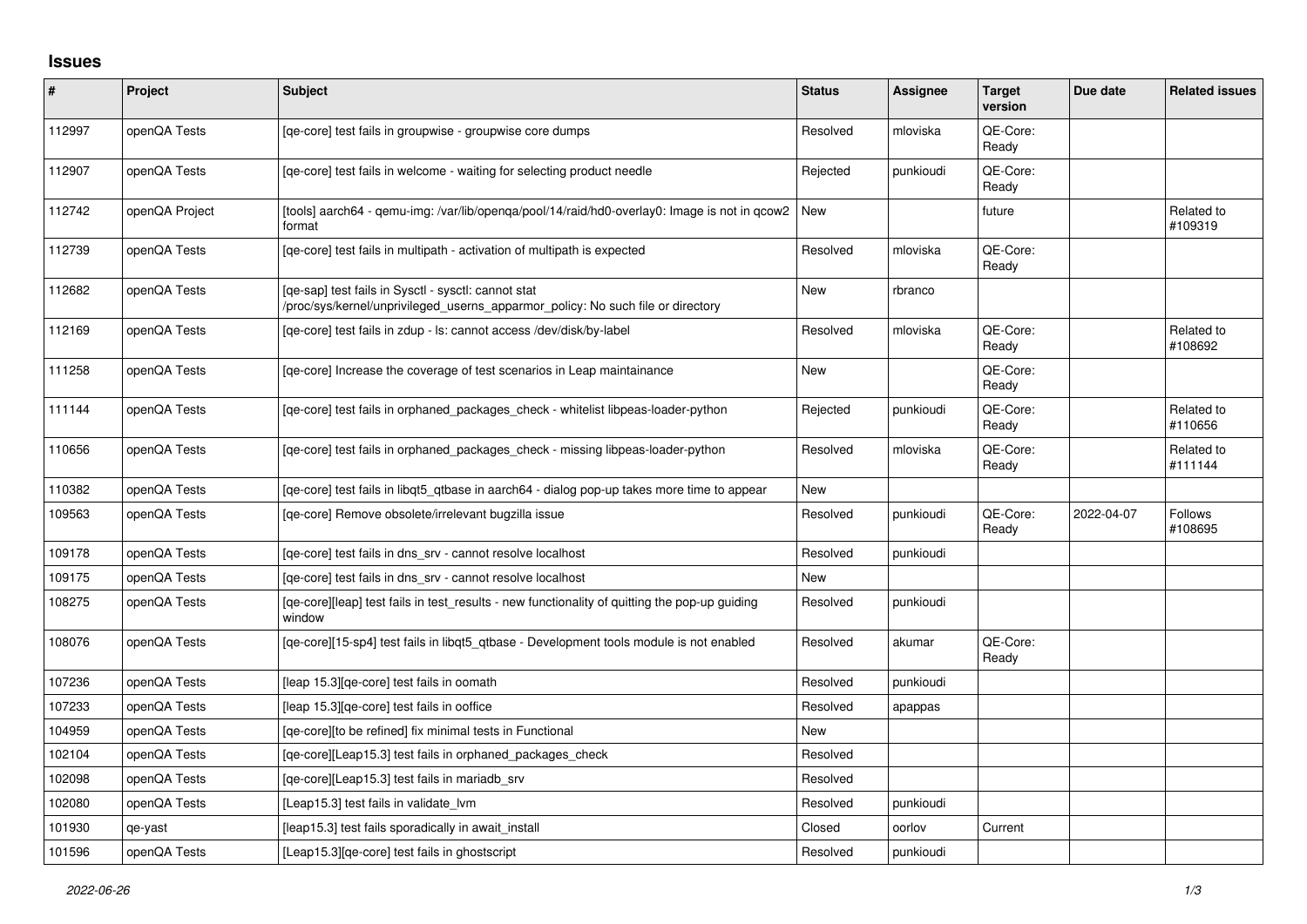| #      | Project               | Subject                                                                                                                          | <b>Status</b> | <b>Assignee</b> | <b>Target</b><br>version | Due date | <b>Related issues</b>                                                  |
|--------|-----------------------|----------------------------------------------------------------------------------------------------------------------------------|---------------|-----------------|--------------------------|----------|------------------------------------------------------------------------|
| 101587 | openQA Tests          | [Leap15.3][qe-core] - test fails in grub_test                                                                                    | Resolved      | punkioudi       |                          |          |                                                                        |
| 98307  | openQA Infrastructure | Many jobs in o3 fail with timeout_exceeded on openqaworker1 auto_review:"timeout: setup<br>exceeded MAX_SETUP_TIME":retry size:M | Resolved      | mkittler        | Ready                    |          | Related to<br>#96557,<br>Related to<br>#81828,<br>Related to<br>#97658 |
| 97286  | openQA Tests          | [opensuse][leap] test fails in updates_packagekit_gpk                                                                            | New           |                 |                          |          |                                                                        |
| 97187  | openQA Tests          | [Leap 15.3][qe-core] test fails in sshd                                                                                          | Resolved      | geor            | QE-Core:<br>Ready        |          |                                                                        |
| 96716  | openQA Tests          | [qe-core][CI] Add CI check for module header not being updated                                                                   | Resolved      | punkioudi       | QE-Core:<br>Ready        |          |                                                                        |
| 96569  | openQA Tests          | [leap 15.3][qe-yast] test fails in logpackages                                                                                   | Resolved      |                 |                          |          |                                                                        |
| 95774  | openQA Tests          | [qe-core][qem] Remove soft-fail from vsftpd.pm in s390x, when the bug is solved                                                  | Blocked       |                 |                          |          | Related to<br>#93270                                                   |
| 95733  | openQA Tests          | [Leap 15.3][qem][qe-desktop] test fails in multi_users_dm                                                                        | <b>New</b>    |                 |                          |          |                                                                        |
| 95530  | openQA Tests          | [Leap15.3][qem][opensuse][kde] test fails sporadically in dolphin                                                                | Resolved      | favogt          |                          |          |                                                                        |
| 95389  | openQA Tests          | [Leap15.3][qe-core][qem][epic] test fails sporadically in updates_packagekit_gpk                                                 | Feedback      |                 |                          |          |                                                                        |
| 95137  | openQA Tests          | [Leap 15.3] test fails in kontact                                                                                                | New           |                 |                          |          |                                                                        |
| 95099  | openQA Tests          | [qe-core][qem] Schedule network_configuration in sle15sp[3,2]                                                                    | New           |                 |                          |          | Related to<br>#93814                                                   |
| 95036  | openQA Tests          | [Leap 15.3 Updates] Jobs are being restarted often, not allowing the previous jobs to finish                                     | Resolved      | punkioudi       | QE-Core:<br>Ready        |          | Related to<br>#94853                                                   |
| 94985  | qe-yast               | [Leap 15.3] test fails in yast2_control_center                                                                                   | Rejected      |                 | Current                  |          |                                                                        |
| 94859  | openQA Tests          | [Leap15.3] test fails in zypper_ar                                                                                               | Resolved      | punkioudi       | QE-Core:<br>Ready        |          |                                                                        |
| 94841  | openQA Tests          | [Leap15.3] test fails in pam                                                                                                     | New           |                 |                          |          |                                                                        |
| 94810  | openQA Tests          | [Leap15.3][qem][qe-core] test fails in qam_zypper_patch                                                                          | Resolved      | punkioudi       | QE-Core:<br>Ready        |          |                                                                        |
| 94780  | openQA Tests          | [qem][qe-core][Leap15.3] test fails in hexchat                                                                                   | Resolved      |                 |                          |          |                                                                        |
| 93814  | openQA Tests          | [qe-core][qem] Schedule network_hostname in maintenance runs                                                                     | Resolved      | punkioudi       | QE-Core:<br>Ready        |          | Related to<br>#95099                                                   |
| 93692  | qe-yast               | Schedule Ivm-thin-provisioning in maintenance runs                                                                               | New           |                 | Current                  |          |                                                                        |
| 93270  | openQA Tests          | [ge-core][gem] Schedule vsftpd in s390x runs                                                                                     | Resolved      | punkioudi       | QE-Core:<br>Ready        |          | Related to<br>#95774                                                   |
| 93264  | openQA Tests          | [qe-core][qem] Add journald_fss, openvswitch_ssl, vsftpd tests to QEM                                                            | Resolved      | punkioudi       | QE-Core:<br>Ready        |          |                                                                        |
| 92842  | openQA Tests          | [qem][qe-core] yast2_keyboard is failing                                                                                         | Resolved      | punkioudi       |                          |          |                                                                        |